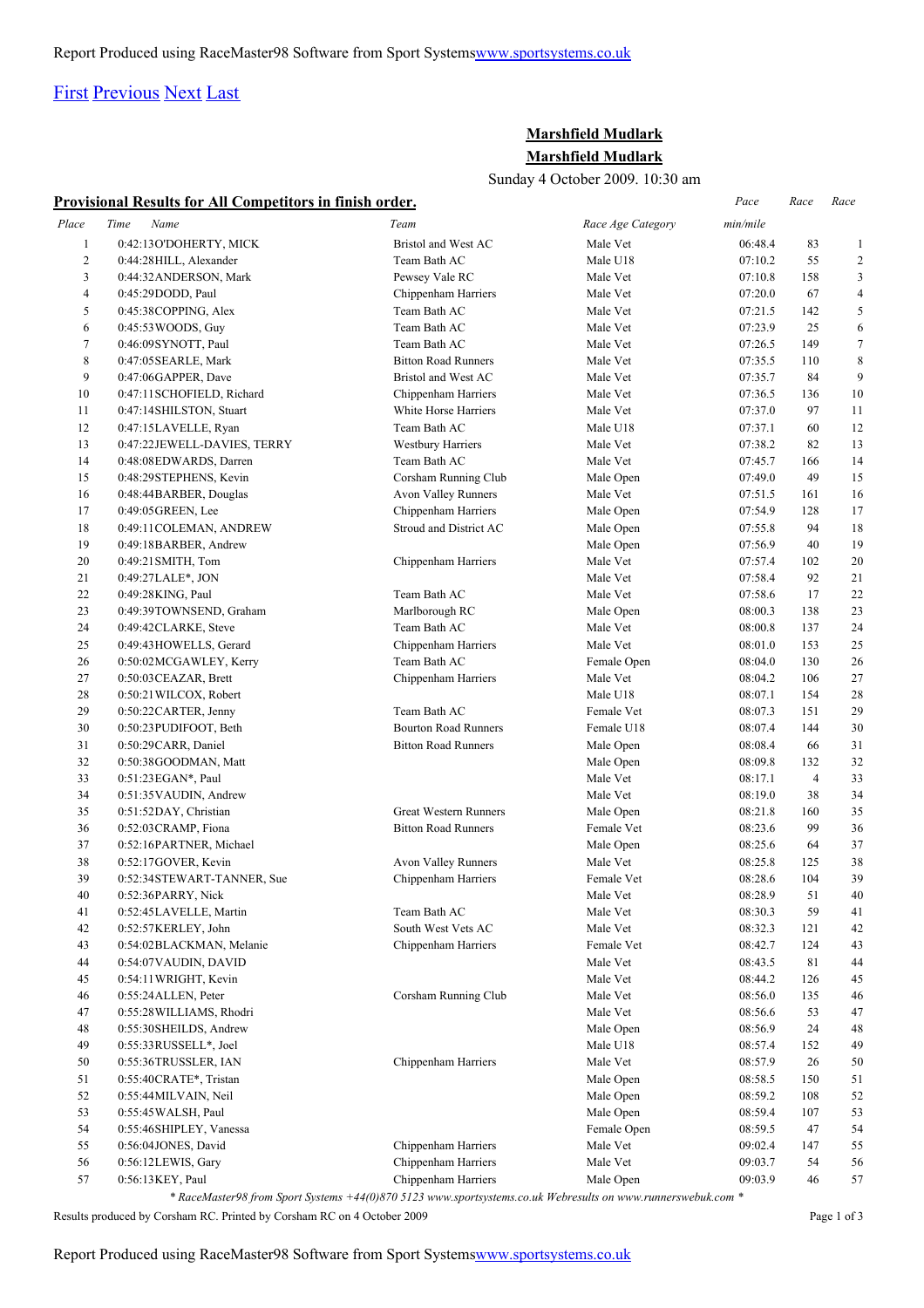# [First](http://www.corshamrunningclub.co.uk/Mudlark/Results/2009/Marshfield Mudlark.html) [Previous](http://www.corshamrunningclub.co.uk/Mudlark/Results/2009/Marshfield Mudlark.html) [Next](http://www.corshamrunningclub.co.uk/Mudlark/Results/2009/Marshfield MudlarkPage3.html) [Last](http://www.corshamrunningclub.co.uk/Mudlark/Results/2009/Marshfield MudlarkPage3.html)

### Marshfield Mudlark, Marshfield Mudlark - Sunday 4 October 2009. 10:30 am

|       | <b>Provisional Results for All Competitors in finish order.</b> |                            |                   | Pace     | Race | Race |
|-------|-----------------------------------------------------------------|----------------------------|-------------------|----------|------|------|
| Place | Name<br>Time                                                    | Team                       | Race Age Category | min/mile |      |      |
| 58    | 0:56:15 COLLINGS, Gemma                                         | Chippenham Harriers        | Female Vet        | 09:04.2  | 20   | 58   |
| 59    | 0:56:16 TOOFANY, Gary                                           |                            | Male Open         | 09:04.4  | 70   | 59   |
| 60    | 0:56:23 PARKER, Robert                                          |                            | Male Open         | 09:05.5  | 105  | 60   |
| 61    | $0:56:28$ DODD, Joyce                                           | Chippenham Harriers        | Female Vet        | 09:06.3  | 68   | 61   |
| 62    | 0:56:29 PAKI, Len                                               | Chippenham Harriers        | Male Vet          | 09:06.4  | 57   | 62   |
| 63    | $0:56:32$ COX, Nigel                                            | <b>Bitton Road Runners</b> | Male Vet          | 09:06.9  | 13   | 63   |
| 64    | 0:56:42 MORAN, Christopher                                      | Team Bath AC               | Male Vet          | 09:08.5  | 127  | 64   |
| 65    | 0:56:50 WINSTOWE, Kelly                                         | <b>Westbury Harriers</b>   | Female Open       | 09:09.8  | 109  | 65   |
| 66    | 0:56:54 SHIPLEY, Tarquin                                        |                            | Male Open         | 09:10.5  | 48   | 66   |
| 67    | 0:56:55 NEWTON, Josh                                            | Chippenham Harriers        | Male U18          | 09:10.6  | 3    | 67   |
| 68    | $0:57:06$ COX, Yvonne                                           |                            | Female Vet        | 09:12.4  | 14   | 68   |
| 69    | 0:57:19 CRATE, Damien                                           |                            | Male Open         | 09:14.5  | 148  | 69   |
| 70    | 0:57:28 THORPE, Mandy                                           | Chippenham Harriers        | Female Vet        | 09:16.0  | 58   | 70   |
| 71    | 0:57:30 BANFIELD, Shaun                                         | <b>Bitton Road Runners</b> | Male Vet          | 09:16.3  | 111  | 71   |
| 72    | 0:57:33 BUTCHER, Michael John                                   | Team Bath AC               | Male Vet          | 09:16.8  | 65   | 72   |
| 73    | 0:58:18 EVERRETT, Paul                                          |                            | Male Open         | 09:24.0  | 157  | 73   |
| 74    | 0:58:27 SESSIONS, Pete                                          |                            | Male Open         | 09:25.5  | 11   | 74   |
| 75    | 0:58:32 COOK, Alan                                              |                            | Male Vet          | 09:26.3  | 133  | 75   |
| 76    | 0:58:34 PAICE, Neil                                             | <b>Hogweed Trotters</b>    | Male Open         | 09:26.6  | 115  | 76   |
| 77    | 0:58:45 SANDERS, Gillian                                        | Team Bath AC               | Female Vet        | 09:28.4  | 63   | 77   |
| 78    | 0:58:49 LINTON, DARREN                                          |                            | Male Open         | 09:29.0  | 91   | 78   |
| 79    | 0:58:53 BOND, Steve                                             | Chippenham Harriers        | Male Open         | 09:29.7  | 41   | 79   |
| 80    | 0:59:21 STUBBS, Alexandra                                       | Chippenham Harriers        | Female Vet        | 09:34.2  | 129  | 80   |
| 81    | 0:59:56 STEPHENSON, Matthew                                     |                            | Male Open         | 09:39.8  | 146  | 81   |
| 82    | 1:00:11 MITCHELL, Nick                                          |                            | Male Open         | 09:42.2  | 73   | 82   |
| 83    | 1:00:19 VOYEZ, John                                             | Corsham Running Club       | Male Vet          | 09:43.5  | 21   | 83   |
| 84    | 1:00:23 SMITH, Paul                                             | <b>Westbury Harriers</b>   | Male Vet          | 09:44.2  | 16   | 84   |
| 85    | 1:00:24 DARNEY, Chris                                           |                            | Male Open         | 09:44.3  | 44   | 85   |
| 86    | 1:00:30 DOW, Lindsey                                            | Team Bath AC               | Female Vet        | 09:45.3  | 118  | 86   |
| 87    | 1:00:39 MCKENNA, Joe                                            |                            | Male Open         | 09:46.8  | 22   | 87   |
| 88    | 1:00:56 POOLEY, Trevor                                          | Chippenham Harriers        | Male Vet          | 09:49.5  | 45   | 88   |
| 89    | 1:01:01 BOND, Ian                                               |                            | Male Vet          | 09:50.3  | 42   | 89   |
| 90    | 1:01:09 DOBSON, Marc                                            |                            | Male Open         | 09:51.6  | 76   | 90   |
| 91    | 1:01:13 GILES, Simon                                            |                            | Male Open         | 09:52.2  | 159  | 91   |
| 92    | 1:01:19 JOHNSON, Malcolm                                        | <b>Stockport Harriers</b>  | Male Open         | 09:53.2  | 162  | 92   |
| 93    | 1:01:38 HUGHES, Stephen                                         |                            | Male Vet          | 09:56.3  | 122  | 93   |
| 94    | 1:01:48 ALBON-CROUCH*, Tony                                     |                            | Male Vet          | 09:57.9  | 78   | 94   |
| 95    | 1:01:50 GRIERSON*, RUPERT                                       |                            | Male Open         | 09:58.2  | 85   | 95   |
| 96    | 1:01:51 SLATOR, Tim                                             | Team Bath AC               | Male Vet          | 09:58.4  | 74   | 96   |
| 97    | 1:02:06 MULLETT, Andy                                           | Team Bath AC               | Male Vet          | 10:00.8  | 145  | 97   |
| 98    | 1:02:14 COLEBOURNE, George                                      | FRYS CLUB JOGGERS          | Male Vet          | 10:02.1  | 95   | 98   |
| 99    | 1:02:20 WILLIAMS, Sally                                         |                            | Female Vet        | 10:03.0  | 120  | 99   |
| 100   | 1:02:30 LEWTHWAITE, Jo                                          |                            | Female Vet        | 10:04.7  | 119  | 100  |
| 101   | 1:02:40 FIEBIG, Dante                                           | Great Western Runners      | Male Vet          | 10:06.3  | 141  | 101  |
| 102   | $1:02:45$ HILL, Gordon                                          |                            | Male Vet          | 10:07.1  | 56   | 102  |
| 103   | 1:03:02 GRACE, Alison                                           |                            | Female Vet        | 10:09.8  | 28   | 103  |
| 104   | 1:03:34 HOLLAND, Daniel                                         |                            | Male Open         | 10:15.0  | 98   | 104  |
| 105   | 1:03:48 SANSOM, James                                           |                            | Male Open         | 10:17.2  | 155  | 105  |
| 106   | 1:03:50 WARREN, Silas                                           |                            | Male Vet          | 10:17.6  | 131  | 106  |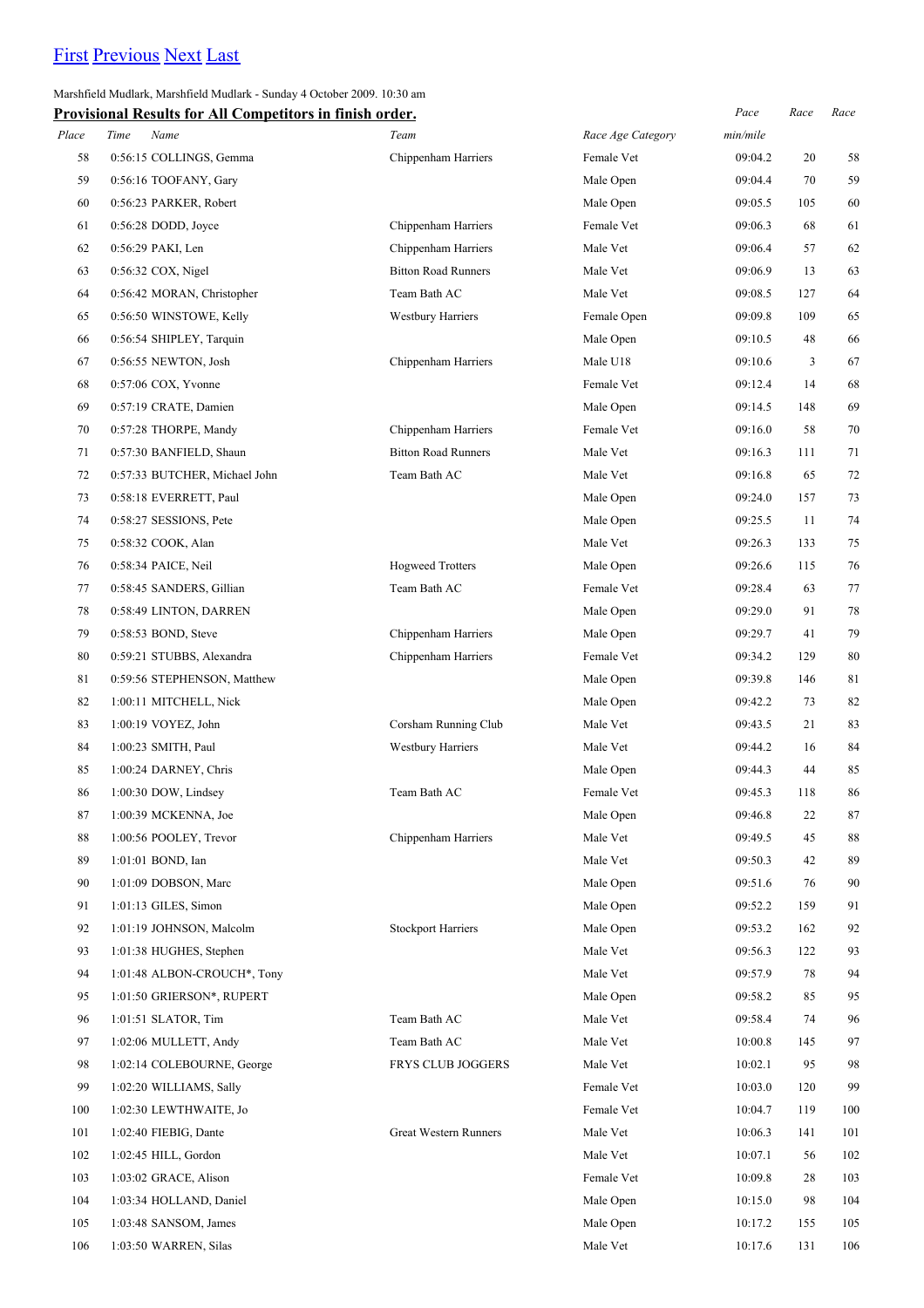| 107 | 1:03:59 MERCER, Rachel                                                                                       |                        | Female Vet | 10:19.0 | 140 | 107 |  |  |
|-----|--------------------------------------------------------------------------------------------------------------|------------------------|------------|---------|-----|-----|--|--|
| 108 | 1:04:07 GRIEVE, Rob                                                                                          |                        | Male Vet   | 10:20.3 | 134 | 108 |  |  |
| 109 | 1:04:21 LESTER, Robert                                                                                       | Pewsey Vale RC         | Male Vet   | 10:22.6 | 156 | 109 |  |  |
| 110 | 1:04:22 BURNSTONE, Belinda                                                                                   | Team Bath AC           | Female Vet | 10:22.7 | 7   | 110 |  |  |
| 111 | 1:04:24 FAST, Lucy                                                                                           |                        | Female Vet | 10:23.0 | 112 | 111 |  |  |
| 112 | 1:05:16 SMAILES, Neil                                                                                        |                        | Male Open  | 10:31.4 | 117 | 112 |  |  |
| 113 | 1:05:27 KNOPP, STEPHEN                                                                                       |                        | Male U18   | 10:33.2 | 90  | 113 |  |  |
| 114 | 1:05:28 KNOPP, DAVID                                                                                         | <b>Didcot Harriers</b> | Male Vet   | 10:33.4 | 89  | 114 |  |  |
| 115 | 1:05:32 WARD, Richard                                                                                        | E Road Runners         | Male Open  | 10:34.0 | 163 | 115 |  |  |
| 116 | 1:05:39 GOLDSMITH*, Nigel                                                                                    |                        | Male Vet   | 10:35.1 | 52  | 116 |  |  |
| 117 | 1:05:49 ROWE, Jonathan                                                                                       |                        | Male Open  | 10:36.8 | 96  | 117 |  |  |
|     | * RaceMaster98 from Sport Systems +44(0)870 5123 www.sportsystems.co.uk Webresults on www.runnerswebuk.com * |                        |            |         |     |     |  |  |

Results produced by Corsham RC. Printed by Corsham RC on 4 October 2009 Page 2 of 3

# Report Produced using RaceMaster98 Software from Sport System[swww.sportsystems.co.uk](http://www.sportsystems.co.uk/)

# [First](http://www.corshamrunningclub.co.uk/Mudlark/Results/2009/Marshfield Mudlark.html) [Previous](http://www.corshamrunningclub.co.uk/Mudlark/Results/2009/Marshfield MudlarkPage2.html) [Next](http://www.corshamrunningclub.co.uk/Mudlark/Results/2009/Marshfield MudlarkPage3.html#) [Last](http://www.corshamrunningclub.co.uk/Mudlark/Results/2009/Marshfield MudlarkPage3.html#)

## Marshfield Mudlark, Marshfield Mudlark - Sunday 4 October 2009. 10:30 am

|       | <b>Provisional Results for All Competitors in finish order.</b> |                            |                   | Pace     | Race           | Race |
|-------|-----------------------------------------------------------------|----------------------------|-------------------|----------|----------------|------|
| Place | Name<br>Time                                                    | Team                       | Race Age Category | min/mile |                |      |
| 118   | 1:06:07 AGUILAR-STONE, Shan                                     | <b>Bitton Road Runners</b> | Female Vet        | 10:39.7  | 100            | 118  |
| 119   | 1:06:16 LOCKHART, Ewan                                          |                            | Male Vet          | 10:41.1  | 80             | 119  |
| 120   | 1:06:35 SEDGEMORE*, Eddie                                       |                            | Male Vet          | 10:44.2  | 29             | 120  |
| 121   | 1:06:37 JOHNSON, Peter                                          | <b>CLC</b> Striders        | Male Open         | 10:44.5  | 69             | 121  |
| 122   | 1:06:41 POMPHREY, Julia                                         |                            | Female Open       | 10:45.1  | 23             | 122  |
| 123   | 1:06:49 WHITING, Derek                                          | Chippenham Harriers        | Male Vet          | 10:46.4  | 88             | 123  |
| 124   | 1:06:59 WOOD, Andrew                                            |                            | Male Open         | 10:48.0  | 62             | 124  |
| 125   | 1:07:37 DAVIES, Sara                                            |                            | Female Vet        | 10:54.2  | 27             | 125  |
| 126   | 1:07:58 PAICE, Nic                                              | <b>Hogweed Trotters</b>    | Female Vet        | 10:57.6  | 114            | 126  |
| 127   | 1:08:25 DIXON, Pam                                              | E Road Runners             | Female Open       | 11:01.9  | 164            | 127  |
| 128   | 1:08:31 HORTON, Rob                                             |                            | Male Vet          | 11:02.9  | 116            | 128  |
| 129   | 1:08:41 MCGOWAN, Tania                                          |                            | Female Open       | 11:04.5  | 143            | 129  |
| 130   | 1:09:06 BETHNELL*, Keith                                        |                            | Male Vet          | 11:08.5  | 43             | 130  |
| 131   | 1:09:24 BOWLER*, Kate                                           |                            | Female Vet        | 11:11.4  | 5              | 131  |
| 132   | 1:09:57 BAGSHAW, Richard                                        | Chippenham Harriers        | Male Vet          | 11:16.7  | 15             | 132  |
| 133   | 1:10:00 MCGRATH, Lucy                                           | Serpentine Running Club    | Male Open         | 11:17.2  | $\overline{2}$ | 133  |
| 134   | 1:11:48 WARD, Ian                                               |                            | Male Vet          | 11:34.6  | 139            | 134  |
| 135   | 1:13:06 FRANKLIN, Rachael                                       | Run 4 Fit                  | Female Vet        | 11:47.2  | 36             | 135  |
| 136   | 1:13:06 CAMPBELL, Lilian                                        | Run 4 Fit                  | Female Vet        | 11:47.2  | 32             | 136  |
| 137   | 1:14:27 WHITING, Chris                                          |                            | Male Open         | 12:00.3  | 77             | 137  |
| 138   | 1:14:37 GOODING, Kate                                           |                            | Female Vet        | 12:01.9  | 113            | 138  |
| 139   | 1:14:50 RATNETT*, Hannah                                        | Team Bath AC               | Female Vet        | 12:04.0  | $\mathbf{1}$   | 139  |
| 140   | 1:15:15 GARCIA-PUENTE, Blanca                                   |                            | Female Vet        | 12:08.0  | 39             | 140  |
| 141   | 1:15:49 BAGSAHW, David                                          |                            | Male Open         | 12:13.5  | 165            | 141  |
| 142   | 1:16:16 CROW*, Paul                                             |                            | Male Open         | 12:17.9  | 79             | 142  |
| 143   | 1:16:40 HAYHURST, Lauren                                        |                            | Female Open       | 12:21.7  | 61             | 143  |
| 144   | 1:17:35 LEWIS, DAVID                                            | FRYS CLUB JOGGERS          | Male Vet          | 12:30.6  | 93             | 144  |
| 145   | 1:18:38 BYRNE, Paul                                             | Chippenham Harriers        | Male Vet          | 12:40.8  | 101            | 145  |
| 146   | 1:20:13 GARDNER, Jennifer                                       |                            | Female Open       | 12:56.1  | 19             | 146  |
| 147   | 1:21:48 KING, Carol                                             | Run 4 Fit                  | Female Vet        | 13:11.4  | 31             | 147  |
| 148   | 1:21:48 DOBSON, Jane                                            | Run 4 Fit                  | Female Vet        | 13:11.4  | 30             | 148  |
| 149   | 1:21:48 ROWSE, Tracey                                           | Run 4 Fit                  | Female Vet        | 13:11.4  | 34             | 149  |
| 150   | 1:24:01 KILBY, Leanne                                           | Dursley AC                 | Female Open       | 13:32.8  | 87             | 150  |
| 151   | 1:24:01 KILBY, ANDY                                             | Dursley AC                 | Male Vet          | 13:32.8  | 86             | 151  |